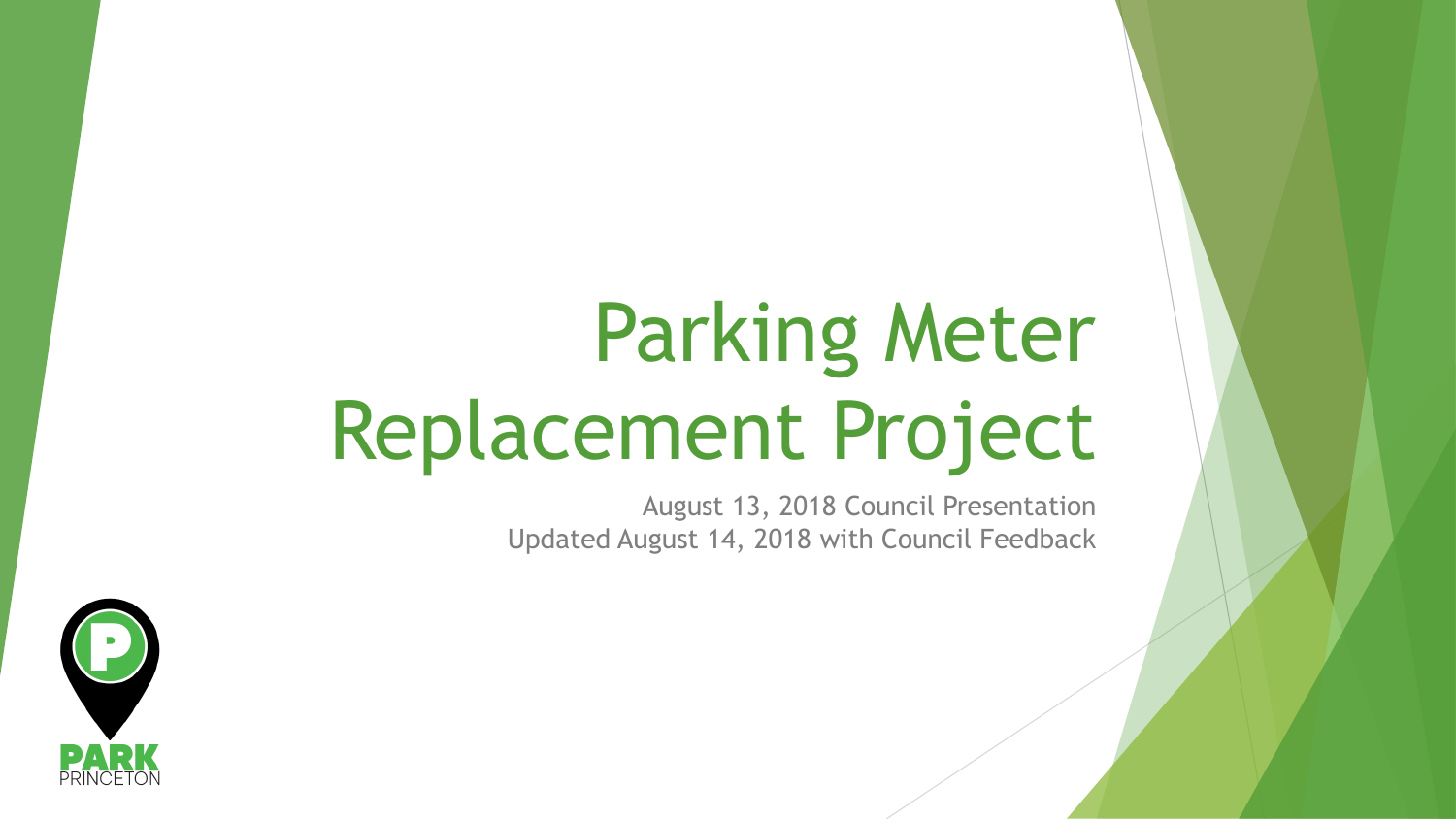### Smart Card 2018 Phase Out Schedule

| <b>September</b> |  |  |                                    |  |  |  |  |
|------------------|--|--|------------------------------------|--|--|--|--|
| Su               |  |  | $M_0$ Tu $W_e$ Th Fr $\mathbf{Sa}$ |  |  |  |  |
|                  |  |  |                                    |  |  |  |  |
| $\overline{2}$   |  |  | 4 5 6 7 8                          |  |  |  |  |
| 9                |  |  | 10 11 12 13 14 15                  |  |  |  |  |
| 16               |  |  | 17 18 19 20 21 22                  |  |  |  |  |
| 23               |  |  | 24  25  26  27  28  29             |  |  |  |  |
|                  |  |  |                                    |  |  |  |  |

- $9/4/18$ End Smart Card Sales
- Limit refill amount



 $\cdot$  10/1/18

End Smart

Card Refills

• Install new

meters

| November |    |    |                                                                                                    |   |    |    |
|----------|----|----|----------------------------------------------------------------------------------------------------|---|----|----|
|          |    |    | $\textsf{Su} \mid \textsf{Mo} \mid \textsf{Tu} \mid \textsf{We} \mid \textsf{Th} \mid \textsf{Fr}$ |   |    | Sa |
|          |    |    |                                                                                                    |   |    |    |
|          | 5  | 67 |                                                                                                    | 8 |    | 10 |
|          |    |    | 12 13 14 15 16 17                                                                                  |   |    |    |
|          | 19 |    | 20 21 22 23                                                                                        |   |    | 24 |
| 25       |    |    | 26 27 28 29                                                                                        |   | 30 |    |
|          |    |    |                                                                                                    |   |    |    |

- $\cdot$  11/5/18 New Parking System Launches
- 18 19 20 21 22 24 25 26 27 28 29 23 30 31  $\cdot$  12/31/18 End Smart Card

**December** 

Su Mo Tu We Th Fr Sa

Acceptance

at Spring

Street

Garage



*Mobile payment, credit cards and coin will be accepted at the new parking meters. Please think before refilling your Smart Card, as they will be obsolete in the new parking system.*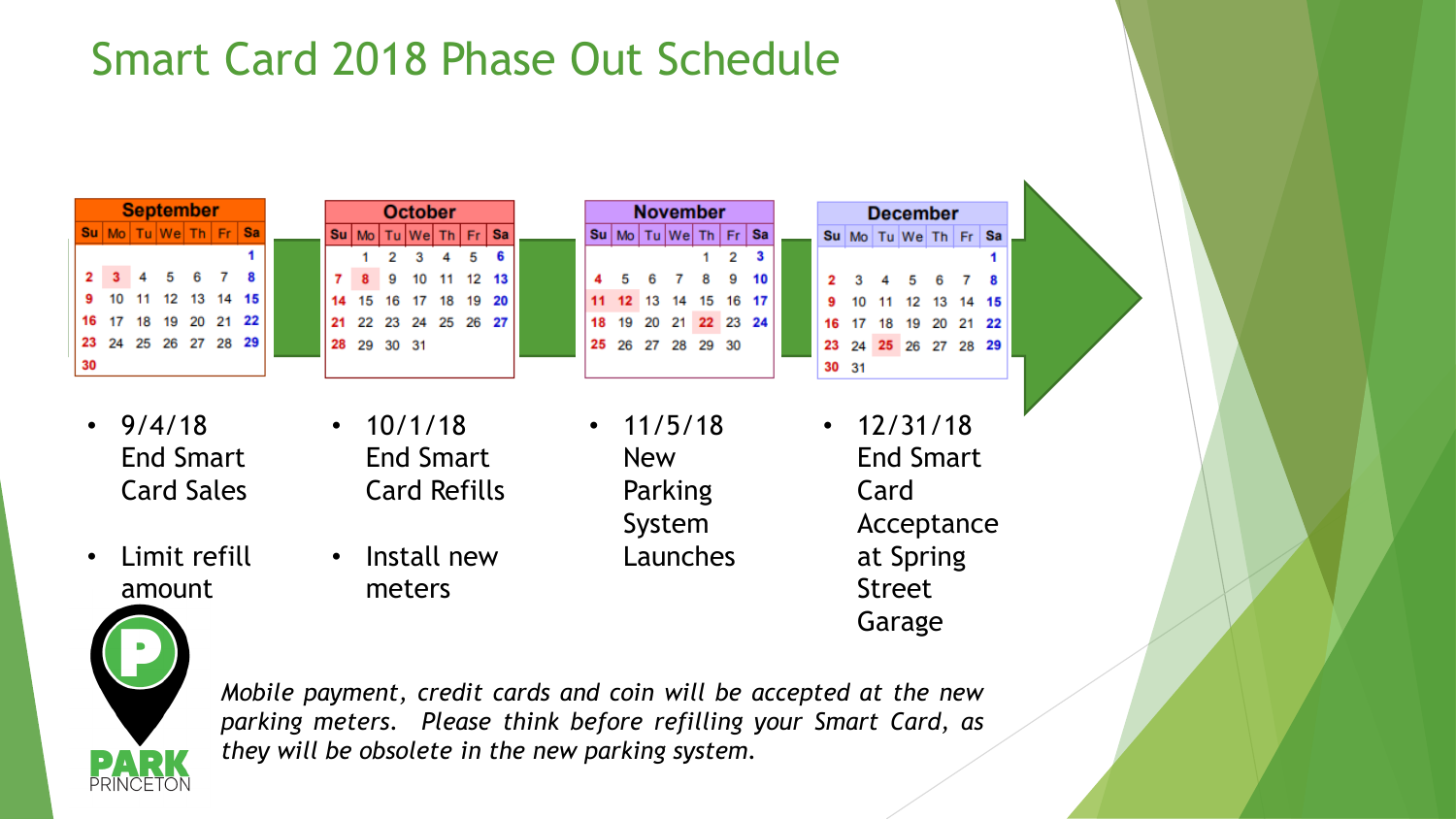#### Hours of Operation

| <b>Existing</b>                                        | <b>Nelson Nygaard Study</b>                                                                                                                                                                                                                  | <b>Dixon Proposed</b>            | <b>Council Approved</b><br>8/13/18                                   |
|--------------------------------------------------------|----------------------------------------------------------------------------------------------------------------------------------------------------------------------------------------------------------------------------------------------|----------------------------------|----------------------------------------------------------------------|
| Monday - Friday 6<br>AM - 8 PM<br>(8 AM typical start) | Monday - Thursday 10 AM - 7 PM<br>Friday 10 AM - 10 PM<br>Except Witherspoon between Nassau Street and<br>Hulfish Street, which begins at 8 AM<br>End time limits at 4 PM but meters will stay in<br>operation until 7 PM (10 PM on Fridays) | Monday - Friday 9<br>$AM - 8 PM$ | <b>Monday - Thursday</b><br><b>9 AM - 8 PM</b><br>Friday 9 AM - 9 PM |
|                                                        | Saturday 6 AM - 8 PM   Saturday 10 AM - 10 PM<br>Except Witherspoon Street between Nassau<br>Street and Hulfish Street, which begins at 8 AM<br>End time limits at 4 PM but meters will stay in<br>operation until 10 PM                     | Saturday 9 AM - 8<br><b>PM</b>   | Saturday 9 AM - 9 PM                                                 |
| Sunday 1 PM - 8 PM                                     | Sunday 10 AM - 7 PM<br>Except Witherspoon between Nassau Street and<br>Hulfish Street, which begins at 8 AM<br>End time limits at 4 PM but meters will stay in<br>operation until 7 PM                                                       | Sunday 12 PM - 6<br>pm           | Sunday 1 PM - 8 PM                                                   |
|                                                        |                                                                                                                                                                                                                                              |                                  |                                                                      |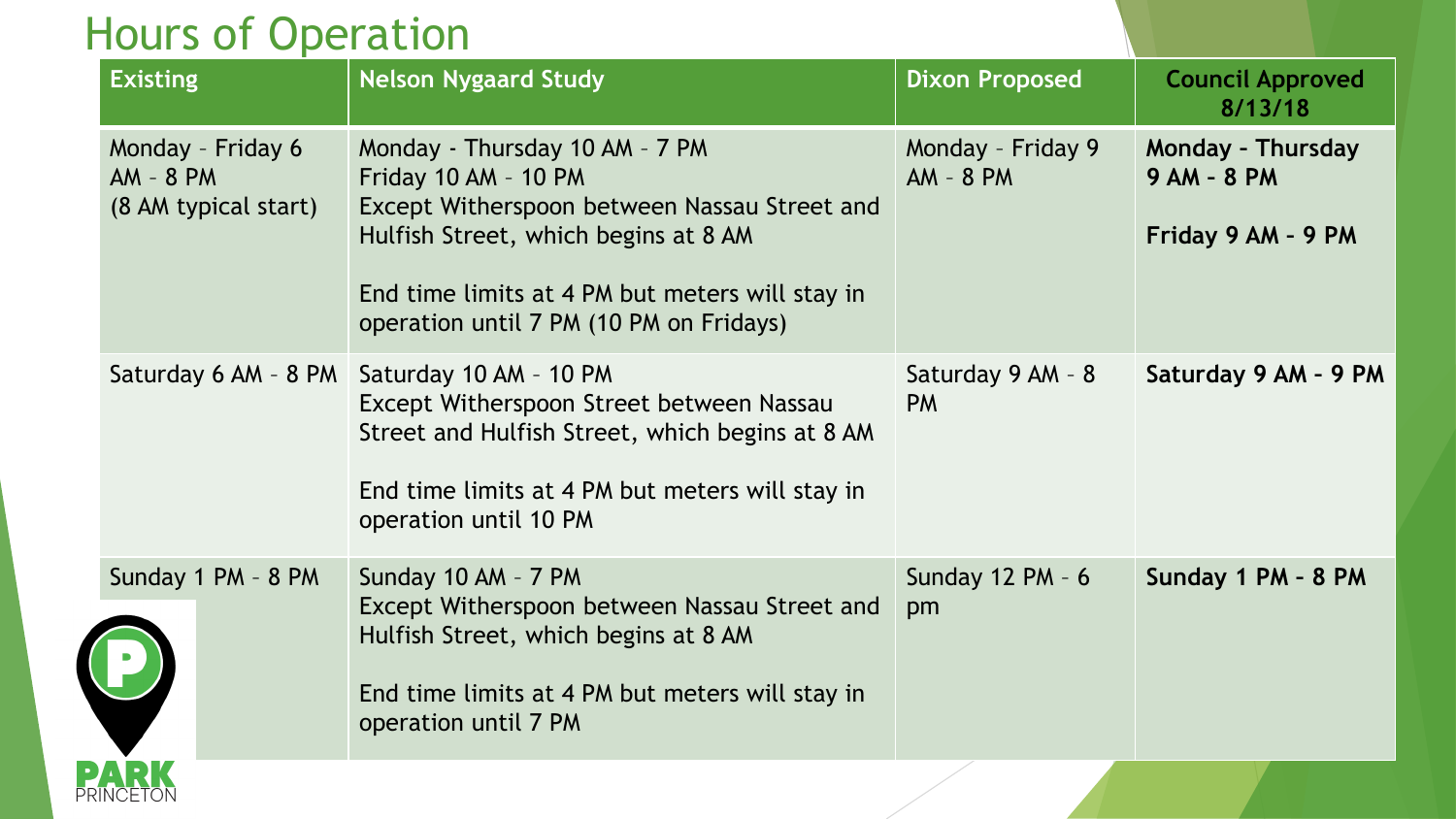### Metered Parking Zones

#### Existing zones based on time

| 15 min                                 | <b>30 min</b>                 | 2 hour      | 3 hour | 5 hour         | 10 hour                       | 12 hour            | 14 hour |
|----------------------------------------|-------------------------------|-------------|--------|----------------|-------------------------------|--------------------|---------|
|                                        |                               | 3 rates     |        |                | 3 rates                       |                    |         |
| Proposed<br>zones based<br>on location | e <sub>son</sub> pl<br>errace | FILINER     |        | $\blacksquare$ | <b>TIRARES</b><br><b>BDCE</b> | <b>Tandelonter</b> |         |
| C<br>PRINCETON                         | STAR                          | <b>DERK</b> | Ξ      |                |                               | Proposed<br>Zone 1 |         |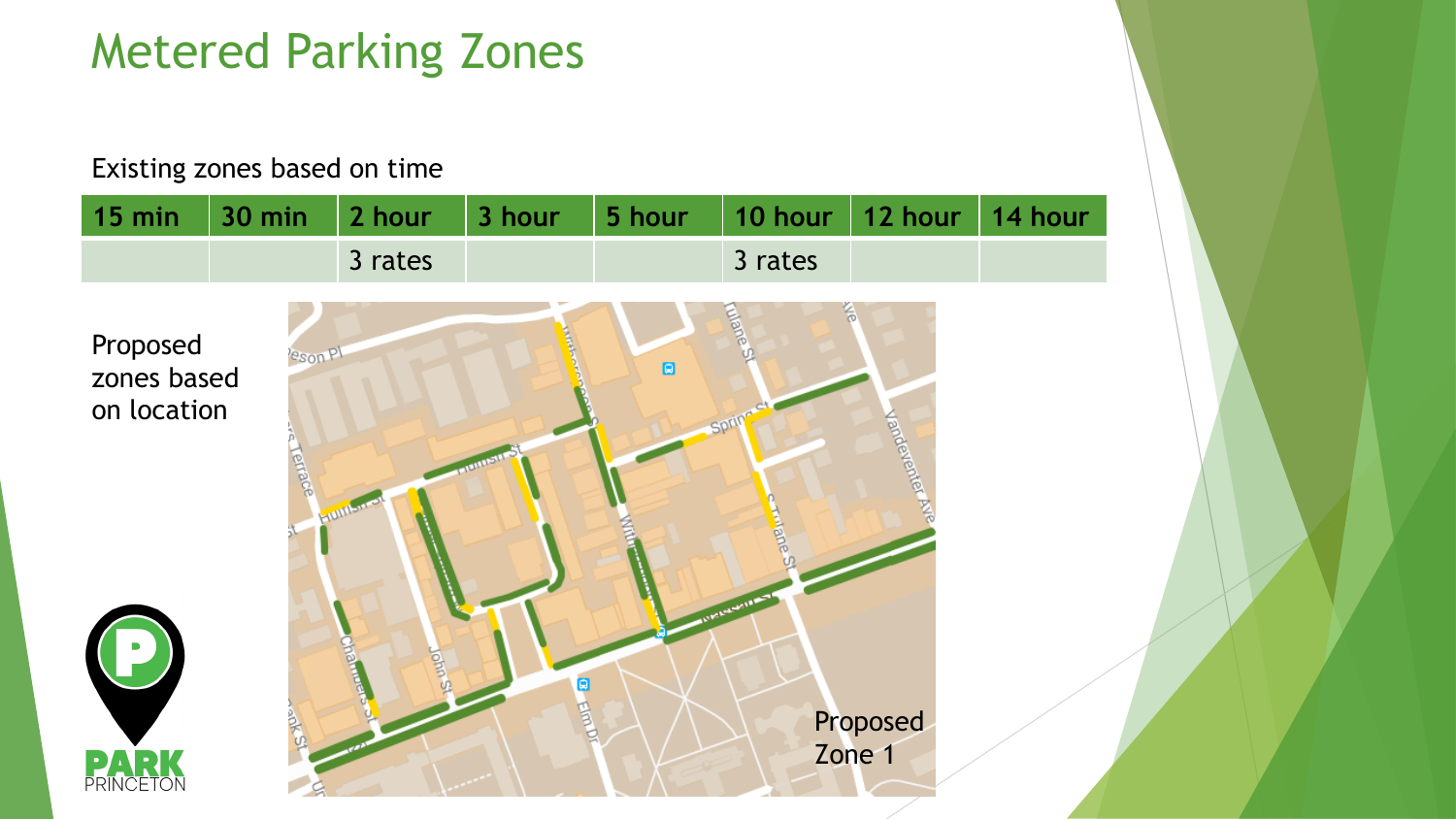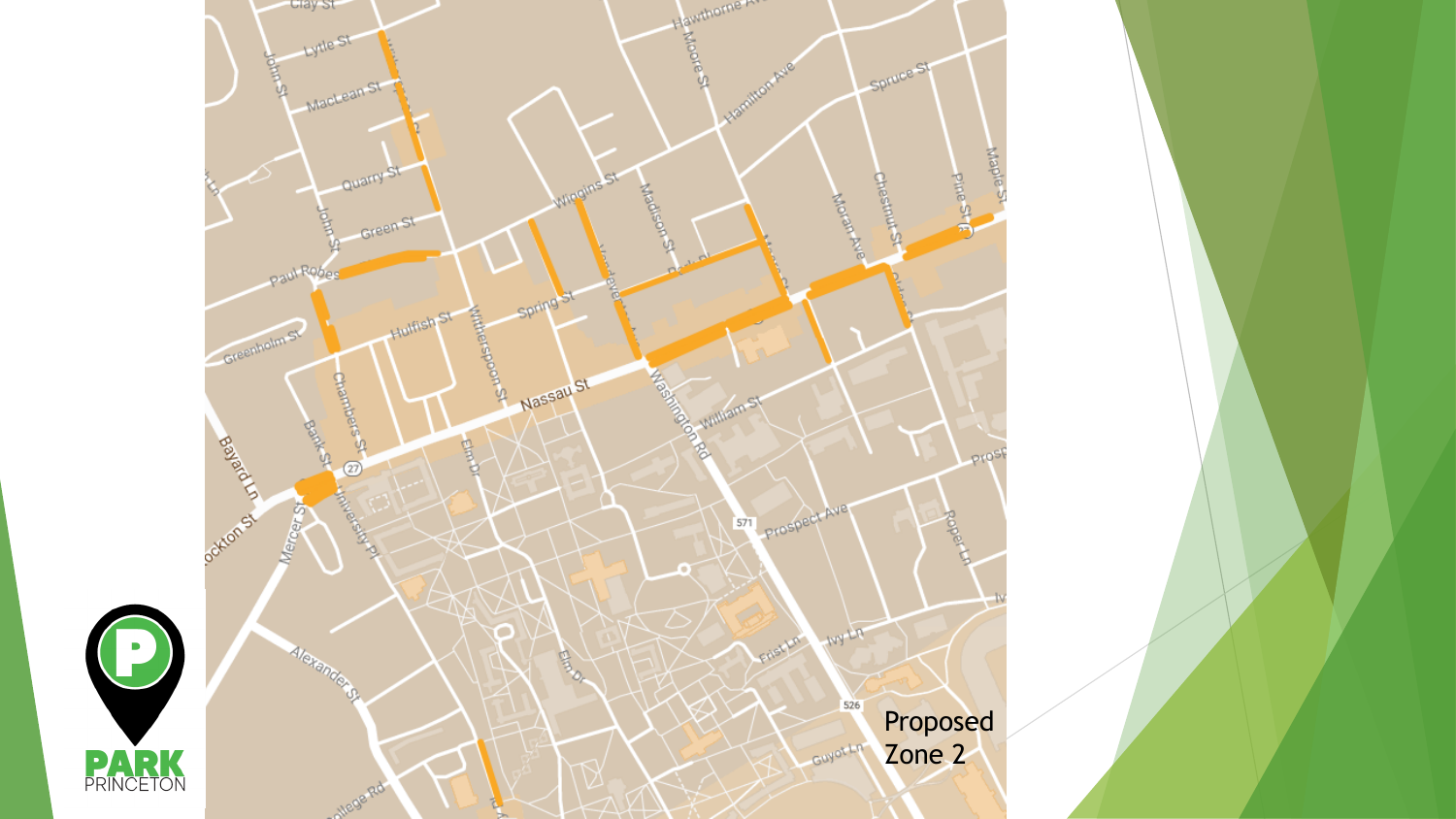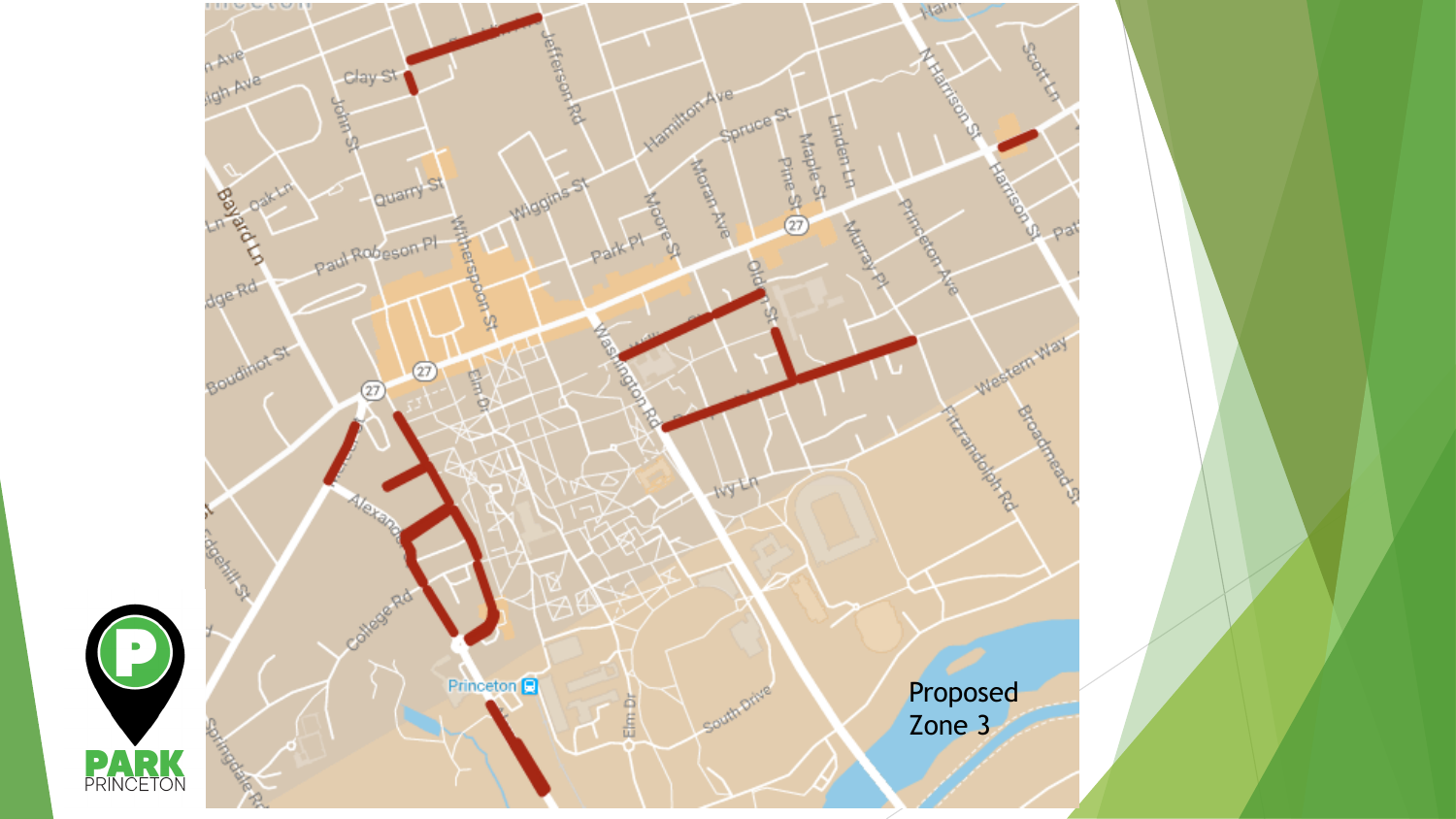### Parking Zone Map

- Zone 1
	- 30 min and 2 hr limit
	- Single space meters
- Zone 2
	- 3 hr limit
	- Single space meters
- Zones 3
	- 11 hr limit
	- Paystations



**Council Approved 8/13/18**

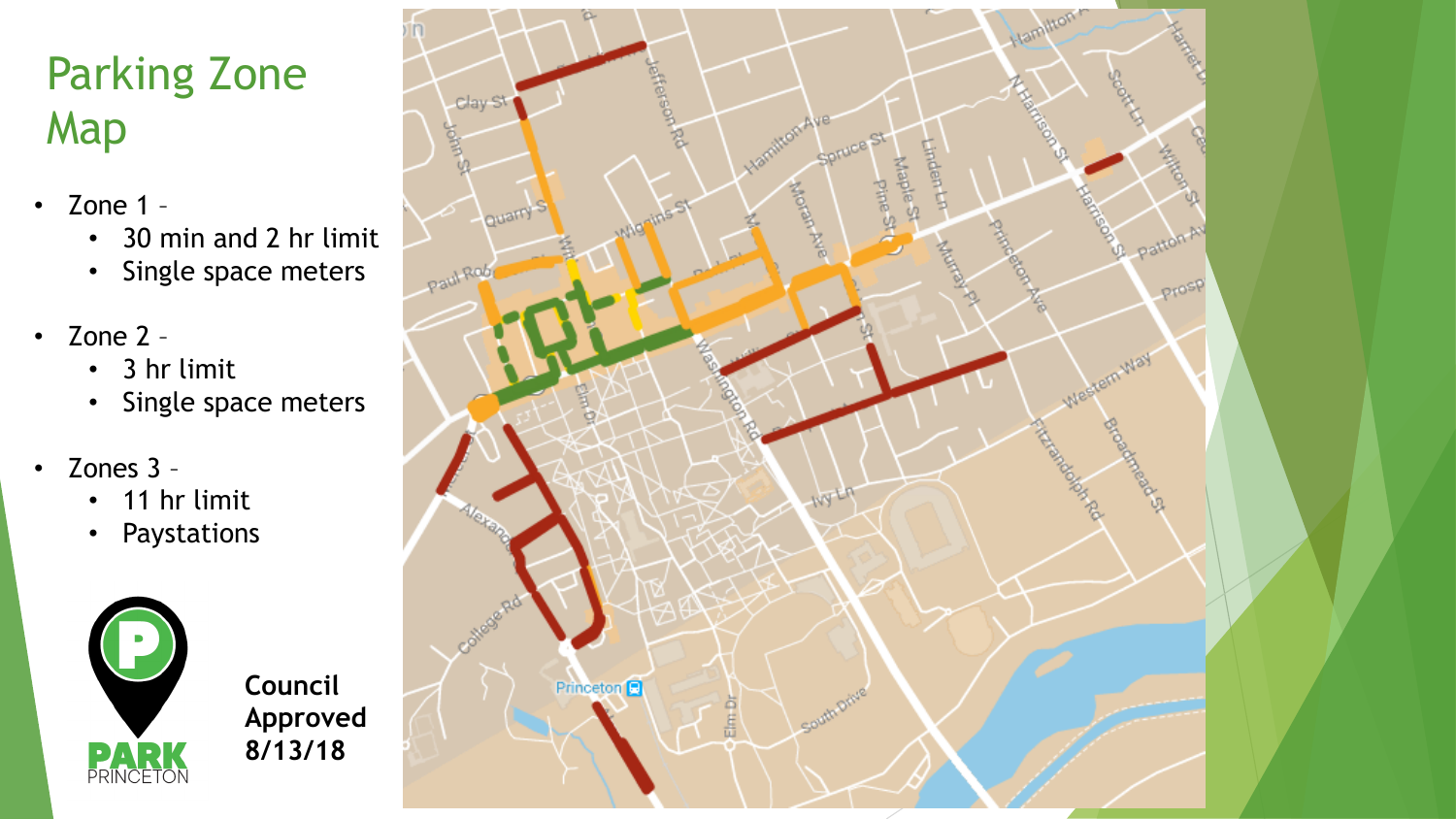### 30 Minute Parking Modifications

| <b>Street</b>                             | <b>Action</b>             |
|-------------------------------------------|---------------------------|
| S. side of Spring, west of Tulane         | Remove one 30 min meter   |
| E. side of Chambers, north of Nassau      | Add one 30 min meter      |
| W. side of Witherspoon, north of Hulfish  | Remove two 30 min meter   |
| W. side of Palmer Sq W, south of Hulfish  | Add one 30 min meter      |
| N. side of Palmer Sq W, at bend           | Add one 30 min meter      |
| E. side of Palmer Sq E, north of Nassau   | Remove four 30 min meters |
| W. side of Palmer Sq W, north of Nassau   | Add two 30 min meters     |
| W. side of Witherspoon, north of Nassau   | Add two 30 min meters     |
| N. side of Hulfish, east of Chambers      | Keep as is                |
| W. side of Palmer Sq E, south of Hulfish  | Keep as is                |
| S. side of Spring, east of South Tulane   | Keep as is                |
| E. side of South Tulane, south of Spring  | Keep as is                |
| W. side of South Tulane, south of Lincoln | Keep as is                |
| Tulane Street Yard, north of Nassau       | Keep as is                |
| E. side of Witherspoon, south of Hulfish  | Keep as is                |
| <b>WaWa Lot (15 minute meters)</b>        | ???                       |

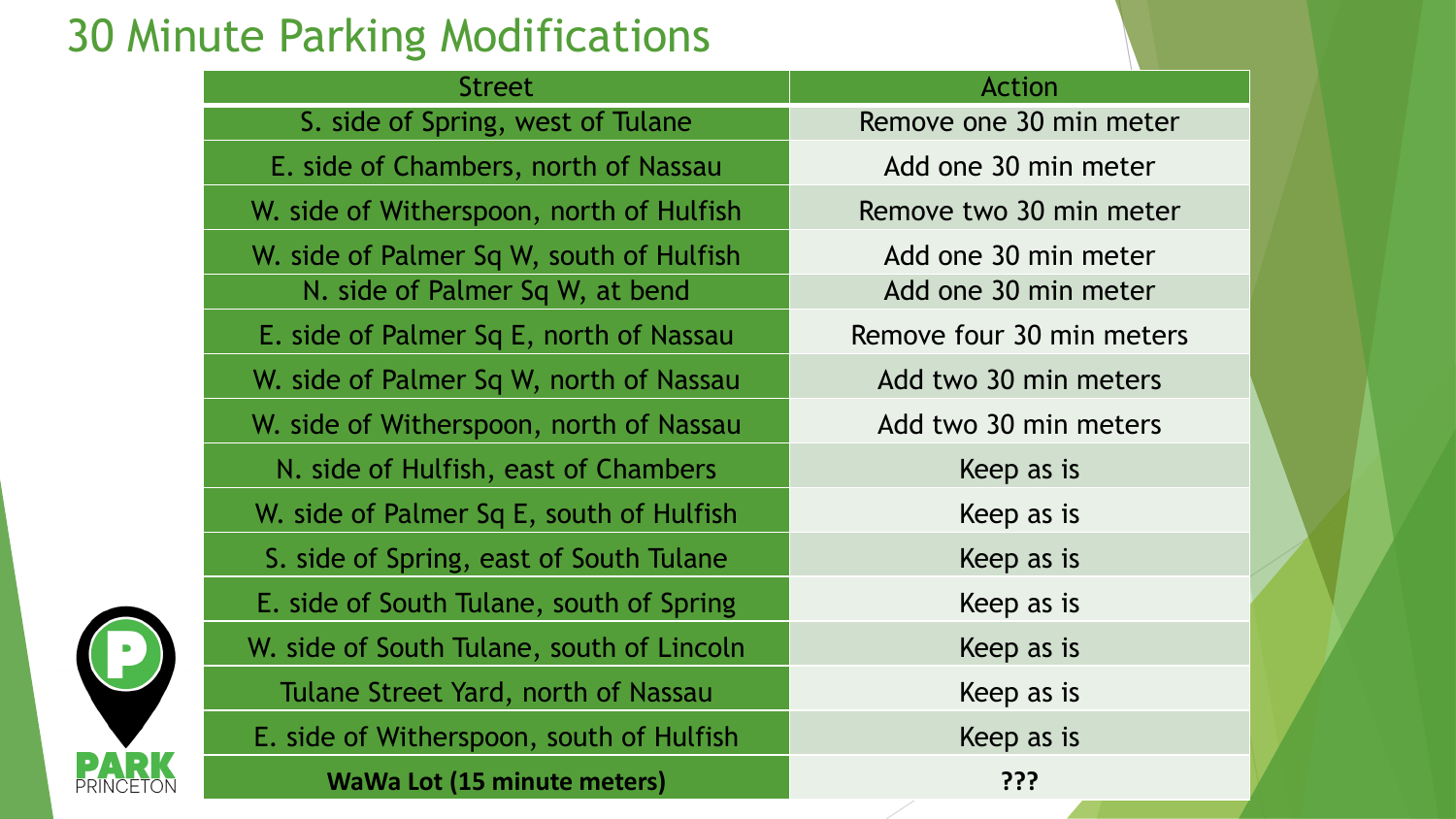### 30 Minute Meters Mapped





**Council Approved 8/13/18**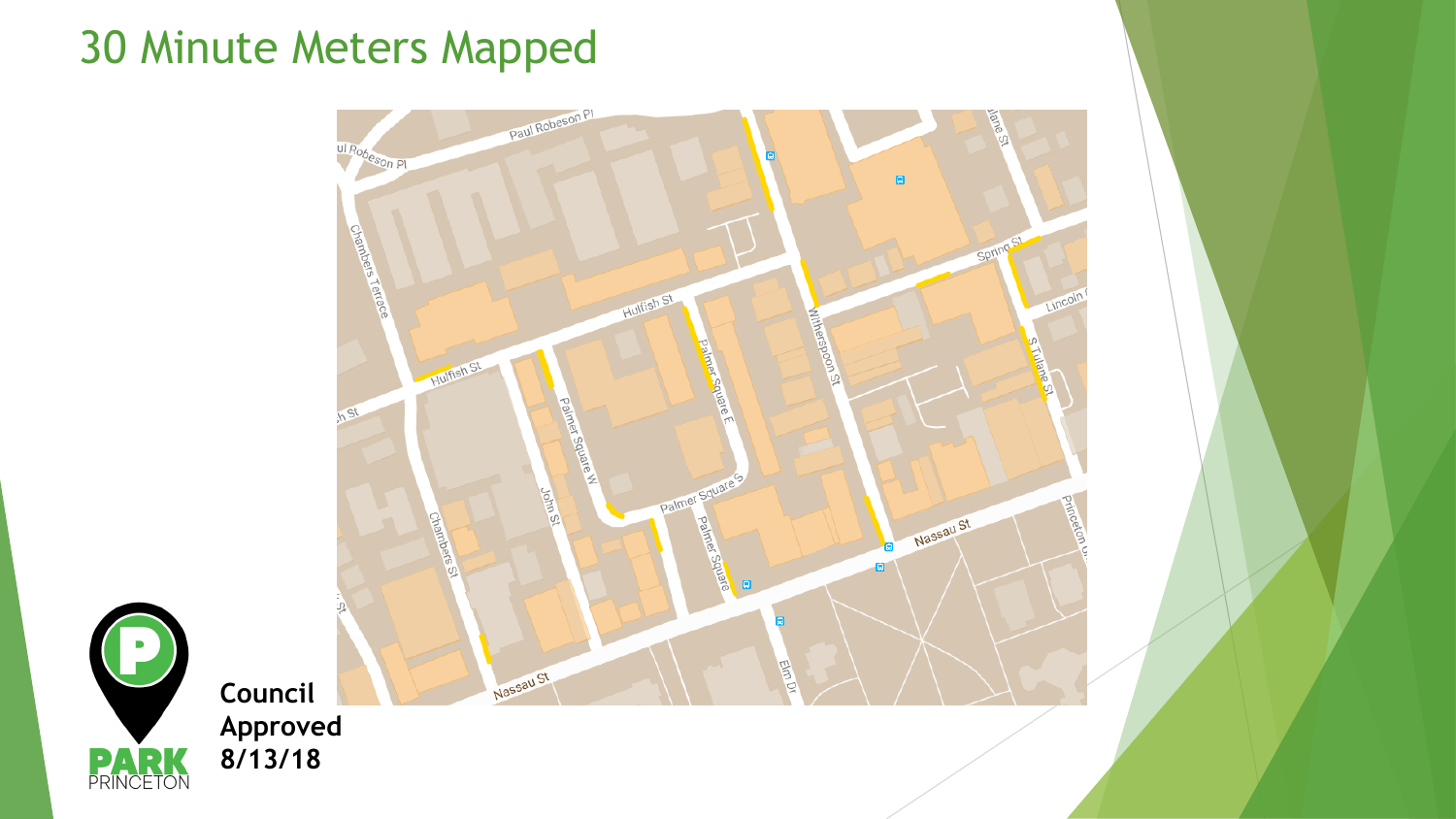### Rate Model

## **Parking Meter Management**

#### *Dixon Slide from 7/9/18 Council Presentation*

#### **Zones with Time Limits**

- Hybrid zones based on the 2017 Parking Study
- Hourly rate set by zone
- Simplifies current meter model
- Time limits can be set within each zone

#### **Time of Day**

#### Escalating/Pay-to-Stay

- Hourly rate set by time of day  $\cdot$  AM
	- Lunch
- $\cdot$  PM
- $\cdot$  Evening
- *Some feel this is punitive*
- *Concern about KISS*
- Would require the purchase of additional meter sensors
- Escalating rate per zone
- Option to pay flat rate to stay all day
- *Some businesses support this*
- *Dixon cautions about starting with this; perhaps increase your time limits first*



Council Approved Rate Model "Zones with Time Limits" on 8/13/18